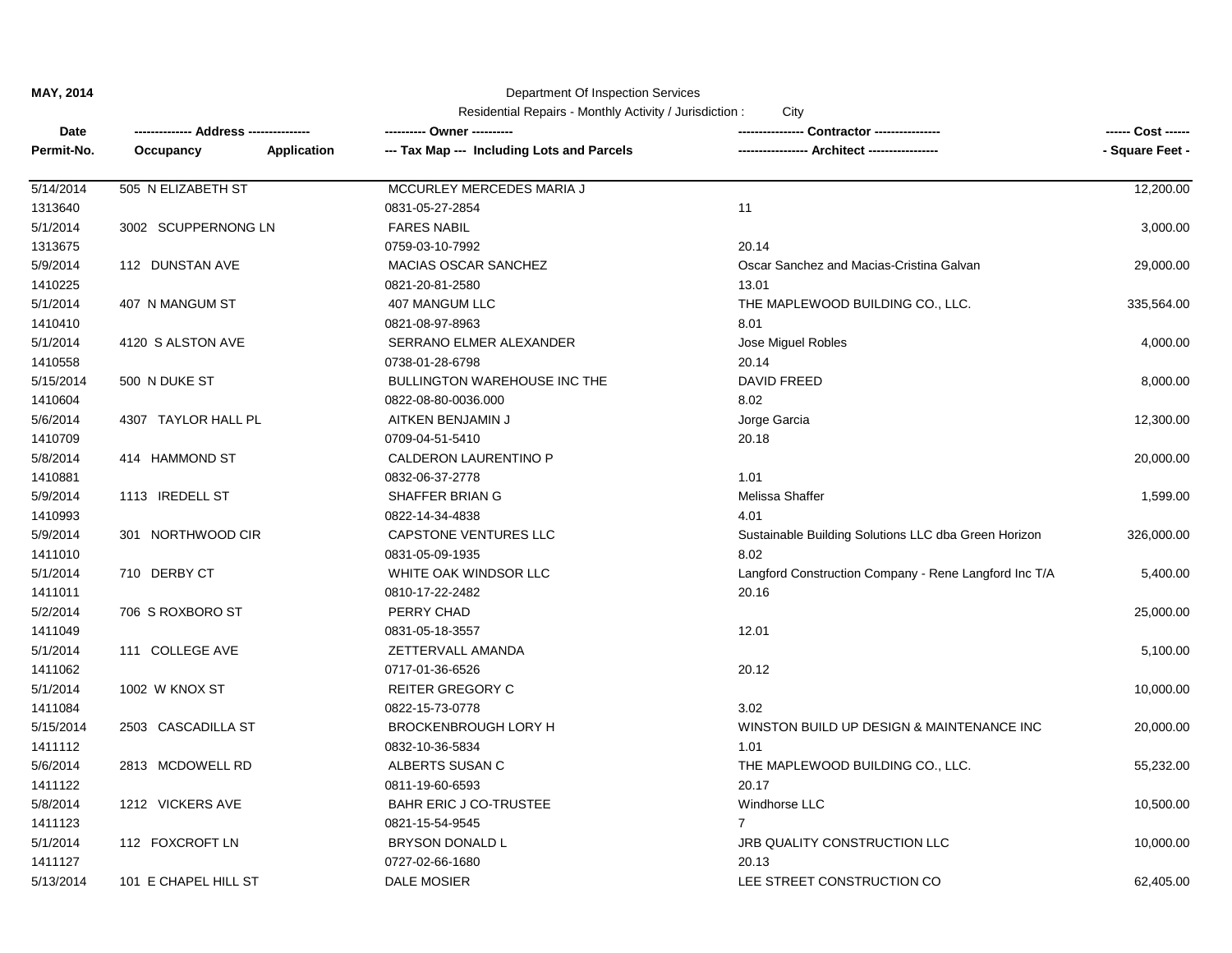| Date       | ------------- Address -------------- |             | ---------- Owner ----------                | Contractor ----------------     | ------ Cost ------ |
|------------|--------------------------------------|-------------|--------------------------------------------|---------------------------------|--------------------|
| Permit-No. | Occupancy                            | Application | --- Tax Map --- Including Lots and Parcels | -- Architect -----------------  | - Square Feet -    |
| 1411130    |                                      |             | 0821-08-87-4896.006                        | 8.01                            |                    |
| 5/1/2014   | 1607 FOREST RD                       |             | <b>FORTUNE BAY ASSOCIATES</b>              | CAROLINA RESTORATION SERVICES   | 54,690.76          |
| 1411142    |                                      |             | 0822-11-57-1249                            | 3.01                            |                    |
| 5/1/2014   | 53 BRITNEY CT                        |             | <b>KRESICA AIMEE</b>                       | <b>Bayleaf Builders Inc</b>     | 8,800.00           |
| 1411147    |                                      |             | 0729-04-70-6648                            | 20.10                           |                    |
| 5/14/2014  | 1028 CAROLINA AVE                    |             | PENTECOST MARTHA S                         | <b>RPM Homeworks</b>            | 10,000.00          |
| 1411152    |                                      |             | 0822-13-24-1424                            | 4.02                            |                    |
| 5/1/2014   | 506 VIVALDI DR                       |             | PROPER BUCKLEY D                           |                                 | 2,350.00           |
| 1411153    |                                      |             | 0825-03-42-6579                            | 16.03                           |                    |
| 5/6/2014   | 3412 WESTOVER RD                     |             | LENTZ AARON C                              | CATALYST HOME BLDRS&REALTY      | 260,486.00         |
| 1411160    |                                      |             | 0719-01-29-6599                            | 20.08                           |                    |
| 5/6/2014   | 2611 ANGIER AVE                      |             | LOPEZ-FLORES ALBERTO                       |                                 | 58,500.00          |
| 1411162    |                                      |             | 0831-20-81-0395                            | 10.01                           |                    |
| 5/6/2014   | 3113 CAMELOT CT                      |             | WAUGH CAROL WOODWARDS                      | MORTON, JOHN                    | 7,000.00           |
| 1411166    |                                      |             | 0801-04-72-3316                            | 20.17                           |                    |
| 5/1/2014   | 509 W CORNWALLIS RD                  |             | MILLER JAMES M                             | CDR Construction, LLC           | 126,000.00         |
| 1411168    |                                      |             | 0820-05-18-2018                            | 20.07                           |                    |
| 5/2/2014   | 231 PINEVIEW RD                      |             | <b>SKAGGS KELLY D</b>                      |                                 | 1,780.00           |
| 1411170    |                                      |             | 0820-05-08-3937                            | 6                               |                    |
| 5/6/2014   | 117 MONTROSE DR                      |             | HIBBS JOHN W                               | W.D. OSBORNE GENERAL CONTRACTOR | 35,000.00          |
| 1411172    |                                      |             | 0820-09-15-4620                            | 20.07                           |                    |
| 5/12/2014  | 811 SOUTH BEND DR                    |             | TOLL NC LP                                 | TOLL BROTHERS OF NC II, INC.    | 17,490.00          |
| 1411185    |                                      |             | 0717-02-55-8896                            | 20.12                           |                    |
| 5/1/2014   | 2815 CHELSEA CIR                     |             | ALDRIDGE JULIAN M III                      | TAYLOR, DAVID BENTON            | 38,556.00          |
| 1411213    |                                      |             | 0719-02-68-4510                            | 20.08                           |                    |
| 5/15/2014  | 500 N DUKE ST                        |             | BULLINGTON WAREHOUSE INC THE               | FOX GENERAL CONTRACTING         | 64,822.00          |
| 1411215    |                                      |             | 0822-08-80-0036.000                        | 8.02                            |                    |
| 5/2/2014   | 3 BARRINGTON PL                      |             | <b>BIGSBY JUDY H</b>                       | <b>BOBBY HAMILTON</b>           | 1,000.00           |
| 1411221    |                                      |             | 0802-04-94-2807                            | 17.06                           |                    |
| 5/9/2014   | 1400 WYLDEWOOD RD                    |             | VTT DURHAM LLC                             | THS NATIONAL, LLC.              | 120,000.00         |
| 1411222    |                                      |             | 0823-06-28-6260                            | 17.11                           |                    |
| 5/9/2014   | 2707 LAWNDALE AVE                    |             | MONSEIN INVESTMENT LLC                     | ALUMINUM CO OF N.C.             | 25,000.00          |
| 1411223    |                                      |             | 0812-16-94-9283                            | 4.02                            |                    |
| 5/30/2014  | 410 N GUTHRIE AVE                    |             | <b>ACOSTA ALVARO</b>                       | <b>Magic Touch Enterprises</b>  | 5,000.00           |
| 1411227    |                                      |             | 0831-11-65-6170                            | 10.02                           |                    |
| 5/1/2014   | 2413 VESTAVIA DR                     |             | <b>KEY CITRICIA</b>                        | KINGSFORD HOME IMPROVEMENT      | 2,773.00           |
| 1411228    |                                      |             | 0852-01-17-2775                            | 18.04                           |                    |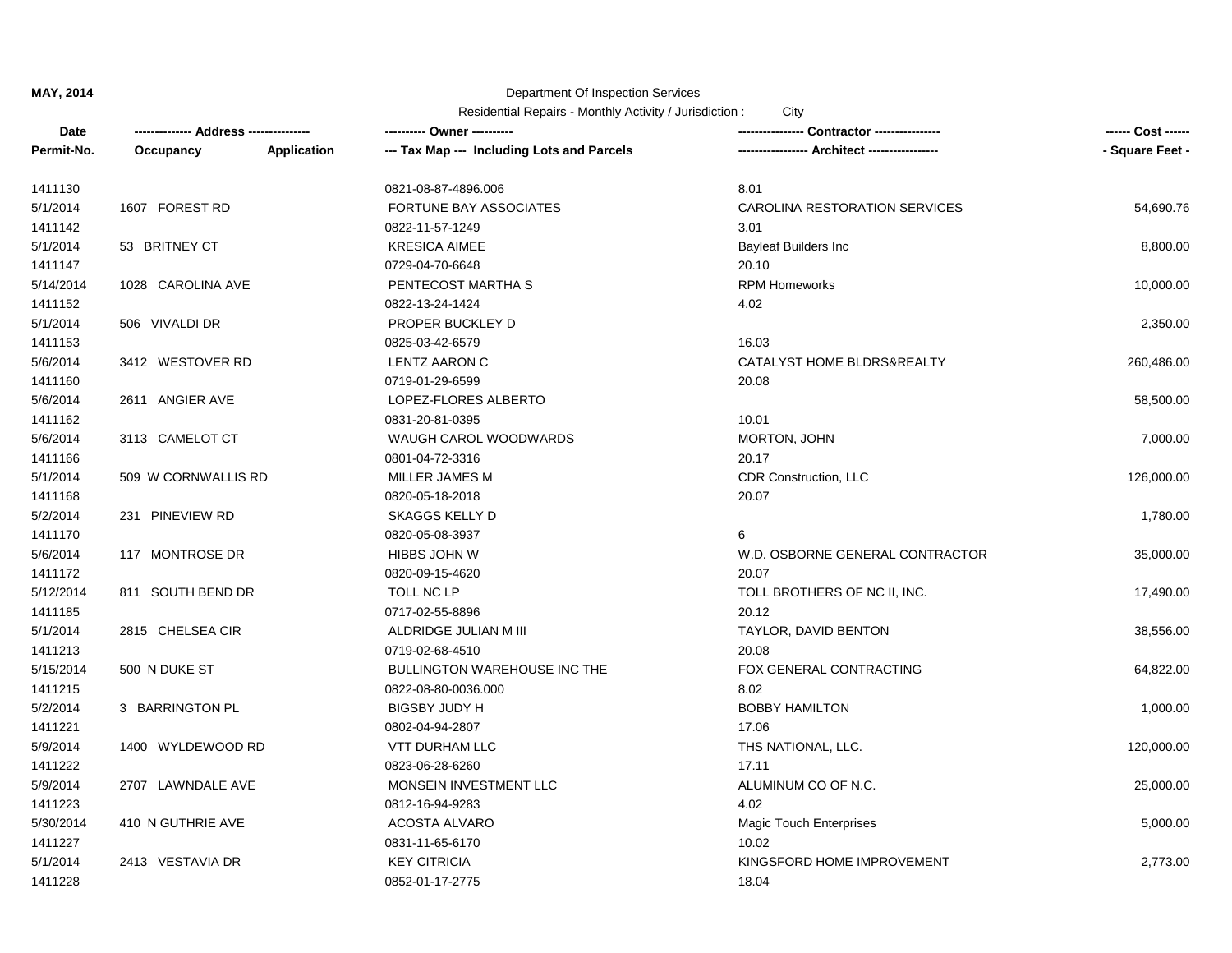| Date       |                     |                    | ---------- Owner ----------                |                                                      | ------ Cost ------ |
|------------|---------------------|--------------------|--------------------------------------------|------------------------------------------------------|--------------------|
| Permit-No. | Occupancy           | <b>Application</b> | --- Tax Map --- Including Lots and Parcels | --- Architect -----------------                      | - Square Feet -    |
| 5/1/2014   | 8 BOB WILKES CT     |                    | BACH THOAI T                               | KINGSFORD HOME IMPROVEMENT                           | 8,132.05           |
| 1411229    |                     |                    | 0850-02-68-0461                            | 18.05                                                |                    |
| 5/1/2014   | 423 OBIE DR         |                    | WHITE GREEN AUDREY                         | KINGSFORD HOME IMPROVEMENT                           | 13,925.00          |
| 1411230    |                     |                    | 0729-04-52-8286                            | 20.10                                                |                    |
| 5/2/2014   | 2807 MONTCASTLE CT  |                    | <b>EASTERLING WILLIAM</b>                  |                                                      | 28,000.00          |
| 1411236    |                     |                    | 0811-18-30-1412                            | 20.17                                                |                    |
| 5/2/2014   | 10 MINUTEMAN CT     |                    | MAUZY MATTHEW W                            |                                                      | 3,800.00           |
| 1411238    |                     |                    | 0802-02-88-3435                            | 17.06                                                |                    |
| 5/1/2014   | 1108 JACOB ST       |                    | POOLE STACEY L                             | <b>MC</b> Investments                                | 6,000.00           |
| 1411239    |                     |                    | 0831-17-11-9712                            | 14                                                   |                    |
| 5/29/2014  | 915 GOLDEN CREST DR |                    | <b>JOHNSON AMAN</b>                        |                                                      | 4,500.00           |
| 1411240    |                     |                    | 0843-01-17-6065                            | 18.01                                                |                    |
| 5/6/2014   | 2504 GLENDALE AVE   |                    | <b>GOODRICH ANNE FRANCES</b>               | TRIANGLE GREEN BUILD                                 | 8,500.00           |
| 1411241    |                     |                    | 0822-12-97-4391                            | 1.02                                                 |                    |
| 5/28/2014  | 1020 WELLS ST       |                    | SALEMI CARRIE BENOIT                       | A.G. BUILDERS                                        | 185,703.88         |
| 1411251    |                     |                    | 0821-14-43-8703                            | $\overline{7}$                                       |                    |
| 5/1/2014   | 1105 LANCASTER ST   |                    | <b>SCHMITZ ROBERT L</b>                    | <b>Phil Phillips</b>                                 | 13,000.00          |
| 1411260    |                     |                    | 0822-15-54-5578                            | 3.01                                                 |                    |
| 5/6/2014   | 1502 BLOUNT ST      |                    | <b>BOYCE MICHAEL</b>                       | TRINITY DESIGN BUILD INC                             | 40,423.00          |
| 1411261    |                     |                    | 0821-13-22-2747                            | 6                                                    |                    |
| 5/20/2014  | 7 SILVERBUSH CT     |                    | RODGERS-VIEIRA ELYSE                       | Larry D. Reid, Sr.                                   | 20,000.00          |
| 1411263    |                     |                    | 0810-15-64-2329                            | 20.07                                                |                    |
| 5/6/2014   | 3003 SHAFTSBURY ST  |                    | QUESENBERRY ALICE L EST                    | KENBURN RESTORATION, LLC.                            | 15,000.00          |
| 1411264    |                     |                    | 0823-15-53-9830                            | 17.05                                                |                    |
| 5/6/2014   | 1805 YELLOWWOOD LN  |                    | <b>KENNEDY JOHN PATRICK</b>                | KOEHLER FAMILY ENTERPRISES, INC                      | 15,617.00          |
| 1411265    |                     |                    | 0815-04-70-9170                            | 16.04                                                |                    |
| 5/14/2014  | 3918 SOMERSET DR    |                    | ETTER EVAN A                               | ANDREA HOMES & CONSTRUCTION LLC                      | 29,750.00          |
| 1411266    |                     |                    | 0719-01-48-1142                            | 20.08                                                |                    |
| 5/13/2014  | 1015 GLORIA AVE     |                    | MORRIS JOHN LOUIS                          | Sustainable Building Solutions LLC dba Green Horizon | 195,000.00         |
| 1411267    |                     |                    | 0822-19-60-7027                            | 8.02                                                 |                    |
| 5/6/2014   | 1303 NORTH ST       |                    | <b>WHITEFORD BONNIE M</b>                  | Eileen Penot                                         | 6,000.00           |
| 1411268    |                     |                    | 0822-20-91-8779                            | $\overline{2}$                                       |                    |
| 5/8/2014   | 40 PREAKNESS DR     |                    | FOX ABBIE-STUART                           | THD AT-HOME SERVICES, INC.                           | 8,492.00           |
| 1411276    |                     |                    | 0719-04-92-9142                            | 20.11                                                |                    |
| 5/8/2014   | 3933 WESTCHESTER RD |                    | KING SAMUEL SPEIGHT                        | THD AT-HOME SERVICES, INC.                           | 6,729.00           |
| 1411277    |                     |                    | 0719-01-09-9290                            | 20.08                                                |                    |
| 5/1/2014   | 2100 CARRIAGE WAY   |                    | <b>REYA ROBERT WECHSLER</b>                | POWER LIFT FOUNDATION REPAIR - T/A BOLIN             | 3,150.00           |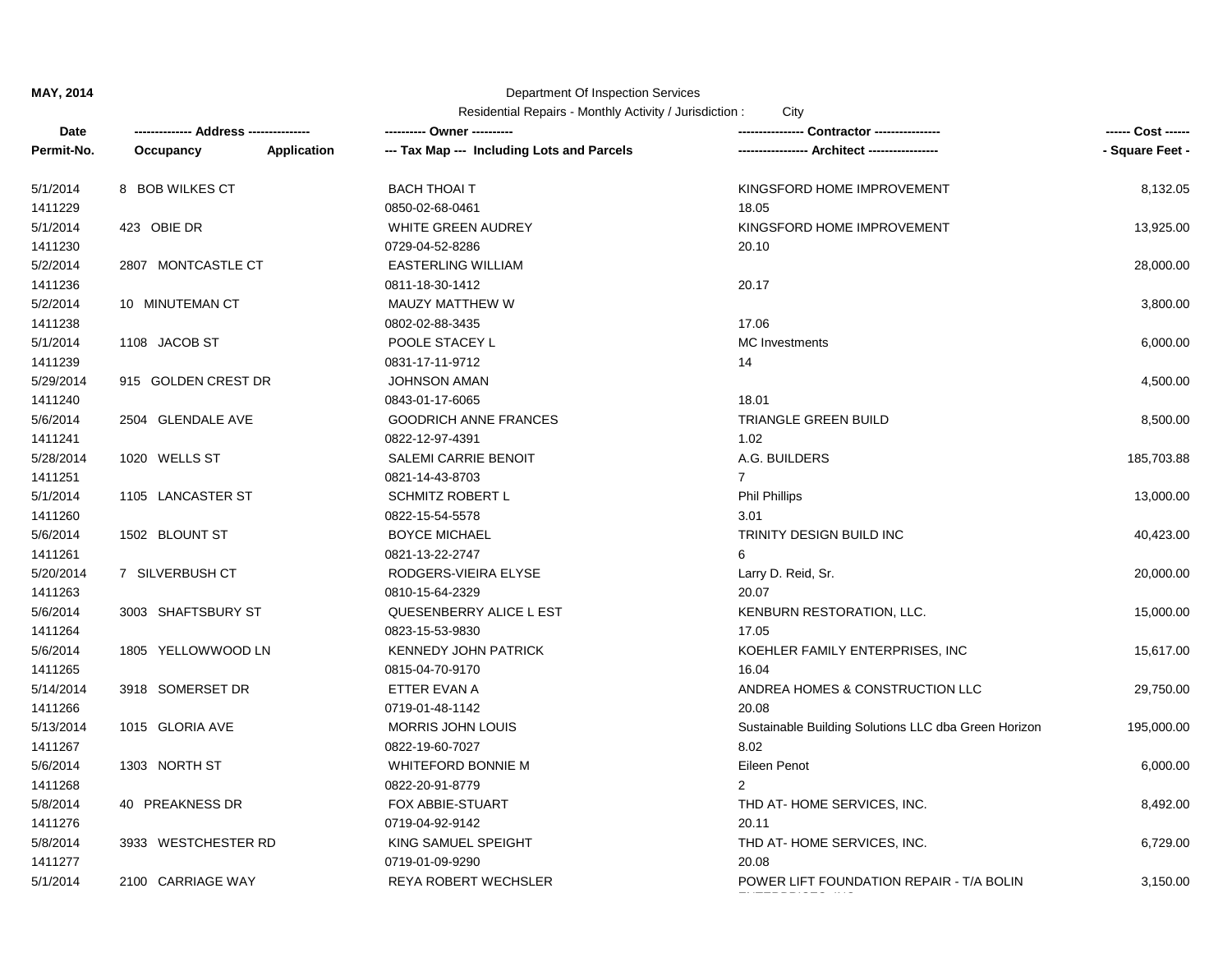| Date       | -------------- Address --------------- |             | ---------- Owner ----------                | -- Contractor ----------------                       | ------ Cost ------ |
|------------|----------------------------------------|-------------|--------------------------------------------|------------------------------------------------------|--------------------|
| Permit-No. | Occupancy                              | Application | --- Tax Map --- Including Lots and Parcels | ---------------- Architect -----------------         | - Square Feet -    |
| 1411278    |                                        |             | 0708-03-10-1430                            | 20.12                                                |                    |
| 5/8/2014   | 1022 W MARKHAM AVE                     |             | BAUMGART-GETZ ADAM                         | R.G. TEC SECURITIES                                  | 44,800.00          |
| 1411280    |                                        |             | 0822-15-62-6624                            | 3.02                                                 |                    |
| 5/8/2014   | 3833 CHURCHILL CIR                     |             | PHILIPOSE JOSEPH                           | ACANTHUS CONSTRUCTION, LLC                           | 15,000.00          |
| 1411283    |                                        |             | 0719-01-38-3746                            | 20.08                                                |                    |
| 5/20/2014  | 1425 SEDWICK RD                        |             | <b>COUCH RICKY W</b>                       | SAWYER, BRIAN                                        | 5,600.00           |
| 1411285    |                                        |             | 0727-02-76-2776                            | 20.13                                                |                    |
| 5/8/2014   | 4806 LAZYRIVER DR                      |             | FACHA IRENE HOPE                           | NORTH CAROLINA EXTERIORS                             | 4,500.00           |
| 1411287    |                                        |             | 0834-01-27-6839                            | 16.01                                                |                    |
| 5/8/2014   | 1403 N DUKE ST                         |             | <b>BREWTON TAYLOR</b>                      | Dylan Ellerbee                                       | 1,700.00           |
| 1411289    |                                        |             | 0822-16-73-8736                            | 3.02                                                 |                    |
| 5/20/2014  | 43 KIMBERLY DR                         |             | <b>LAISURE SHARON G</b>                    | Floyd Laisure                                        | 5,500.00           |
| 1411290    |                                        |             | 0719-01-36-1322                            | 20.08                                                |                    |
| 5/6/2014   | 423 IDLEWOOD DR                        |             | STACKHOUSE PROPERTIES LLC                  |                                                      | 24,000.00          |
| 1411291    |                                        |             | 0841-10-47-6321                            | 18.02                                                |                    |
| 5/16/2014  | 1218 N SLATER ST                       |             | CROWN CHELSEA ASSOCIATES LLC               | <b>Reinvestment Partners</b>                         | 90,000.00          |
| 1411300    |                                        |             | 0832-17-10-8634                            | 20.14                                                |                    |
| 5/8/2014   | 3940 NOTTAWAY RD                       |             | STANFIELD MERCER F                         | MORRIS CONSTRUCTION, INC., J.D.                      | 155,950.00         |
| 1411308    |                                        |             | 0719-01-15-8602                            | 20.08                                                |                    |
| 5/9/2014   | 309 NORTHWOOD CIR                      |             | <b>MCSWAIN JEFF</b>                        | Sustainable Building Solutions LLC dba Green Horizon | 16,000.00          |
| 1411310    |                                        |             | 0821-08-99-9934                            | 8.02                                                 |                    |
| 5/8/2014   | 3018 SEPTEMBER DR                      |             | ALLEN PATRICIA L                           | Sierra Structures, Inc.                              | 5,750.00           |
| 1411311    |                                        |             | 0840-02-95-5818                            | 18.05                                                |                    |
| 5/9/2014   | 615 MILTON RD                          |             | <b>HALES KEVIN F</b>                       |                                                      | 5,000.00           |
| 1411312    |                                        |             | 0825-04-53-1394                            | 16.03                                                |                    |
| 5/22/2014  | 6001 WOODBERRY RD                      |             | <b>BIEK THOMAS D</b>                       |                                                      | 11,000.00          |
| 1411313    |                                        |             | 0709-04-84-7441                            | 20.18                                                |                    |
| 5/9/2014   | 6021 NEWHALL RD                        |             | <b>CARDAMONE KAREN M</b>                   | G DOUBLE CONSTRUCTION, INC.                          | 8,237.00           |
| 1411315    |                                        |             | 0727-04-64-1671                            | 20.13                                                |                    |
| 5/20/2014  | 3505 W WYNDHAM LN                      |             | MCCLUNG ANDREW CLAYTON                     |                                                      | 3,000.00           |
| 1411316    |                                        |             | 0803-02-75-4576                            | 17.07                                                |                    |
| 5/28/2014  | 314 ELLIOTT ST                         |             | RALPH BULLOCK PROPERTIES LLC               | RALPH BULLOCK PROPERTIES, LLC.                       | 38,500.00          |
| 1411320    |                                        |             | 0831-05-17-1615                            | 11                                                   |                    |
| 5/21/2014  | 11 PIEDMONT FOREST CT                  |             | <b>MARTIN DAWN B</b>                       |                                                      | 2,000.00           |
| 1411328    |                                        |             | 0851-04-72-8030                            | 18.04                                                |                    |
| 5/19/2014  | 809 IREDELL ST                         |             | NSN810 LLC                                 | GRIFFIN, D.H., WRECKING                              | 100.00             |
| 1411329    |                                        |             | 0822-14-32-3832                            | 4.02                                                 |                    |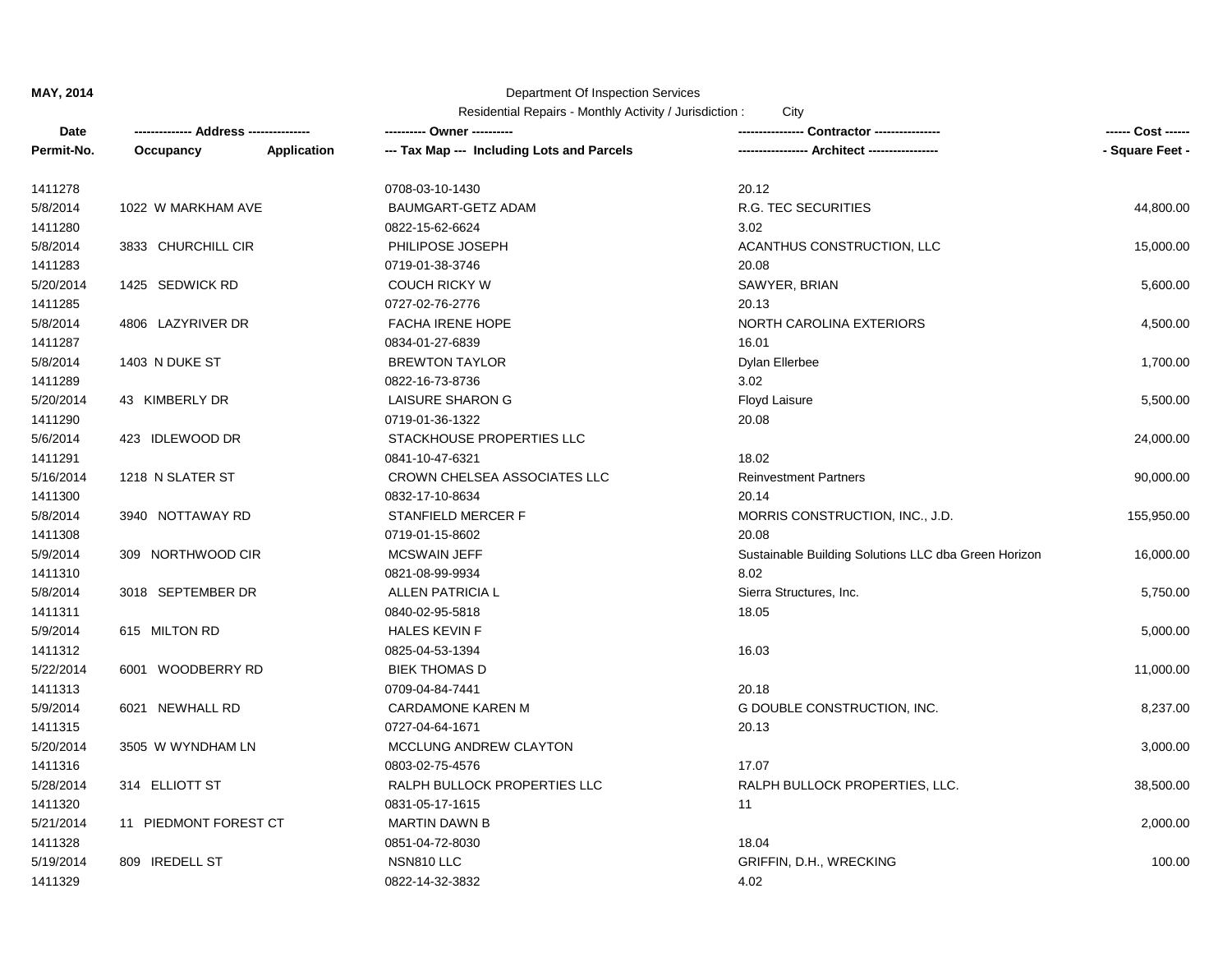| Date       | -------------- Address --------------- |                    | ---------- Owner ----------                |                                                       | ------ Cost ------ |
|------------|----------------------------------------|--------------------|--------------------------------------------|-------------------------------------------------------|--------------------|
| Permit-No. | Occupancy                              | <b>Application</b> | --- Tax Map --- Including Lots and Parcels |                                                       | - Square Feet -    |
| 5/19/2014  | 813 IREDELL ST                         |                    | NSN810 LLC                                 | GRIFFIN, D.H., WRECKING                               | 1,000.00           |
| 1411330    |                                        |                    | 0822-14-32-3839                            | 4.02                                                  |                    |
| 5/19/2014  | 815 IREDELL ST                         |                    | NSN810 LLC                                 | GRIFFIN, D.H., WRECKING                               | 100.00             |
| 1411331    |                                        |                    | 0822-14-32-3934                            | 4.02                                                  |                    |
| 5/19/2014  | 819 IREDELL ST                         |                    | NSN810 LLC                                 | GRIFFIN, D.H., WRECKING                               | 1,000.00           |
| 1411332    |                                        |                    | 0822-14-33-3044                            | 4.02                                                  |                    |
| 5/19/2014  | 821 IREDELL ST                         |                    | NSN810 LLC                                 | GRIFFIN, D.H., WRECKING                               | 1,000.00           |
| 1411333    |                                        |                    | 0822-14-33-3142                            | 4.02                                                  |                    |
| 5/29/2014  | 802 NINTH ST                           |                    | NSN810 LLC                                 | GRIFFIN, D.H., WRECKING                               | 100.00             |
| 1411334    |                                        |                    | 0822-14-32-1883                            | 4.02                                                  |                    |
| 5/29/2014  | 806 NINTH ST                           |                    | NSN810 LLC                                 | GRIFFIN, D.H., WRECKING                               | 100.00             |
| 1411335    |                                        |                    | 0822-14-32-1983                            | 4.02                                                  |                    |
| 5/13/2014  | 3309 WATERBURY DR                      |                    | <b>GRANT DENISE B</b>                      | Crawlspace Doctor                                     | 5,650.00           |
| 1411338    |                                        |                    | 0800-02-77-3392                            | 20.17                                                 |                    |
| 5/13/2014  | 11 BEAVER PL                           |                    | <b>WEST MICHAEL</b>                        | The Bath Remodeling Center                            | 28,875.00          |
| 1411339    |                                        |                    | 0813-04-50-9737                            | 17.05                                                 |                    |
| 5/29/2014  | 6619 HUNTERS LN                        |                    | <b>BOOKOUT WILLIAM SCOTT</b>               |                                                       | 19,500.00          |
| 1411340    |                                        |                    | 0728-03-32-6915                            | 20.13                                                 |                    |
| 5/8/2014   | 1331 DAVENTRY CT                       |                    | SKELTON HARRY PAGE                         | BRACKETT FOUNDATION REPAIR, INC.                      | 5,000.00           |
| 1411341    |                                        |                    | 0708-03-00-5834                            | 20.12                                                 |                    |
| 5/12/2014  | 4014 LEAH LN                           |                    | BUFFALO LANDSCAPE MANAGEMENT               | Doug McNeill                                          | 5,200.00           |
| 1411342    |                                        |                    | 0814-03-41-3430                            | 17.07                                                 |                    |
| 5/13/2014  | 402 CLAY ST                            |                    | COMPTON JOHN H                             | Coral Construction and Design - Coral Home Solutions, | 168,000.00         |
| 1411344    |                                        |                    | 0831-19-52-3212                            | 10.01                                                 |                    |
| 5/12/2014  | 3208 STANFORD DR                       |                    | <b>COX NATHAN</b>                          |                                                       | 4,200.00           |
| 1411346    |                                        |                    | 0810-12-95-0870                            | 20.07                                                 |                    |
| 5/12/2014  | 1009 E CLUB BLVD                       |                    | HERNANDEZ JOSE ISRAEL                      |                                                       | 1,500.00           |
| 1411347    |                                        |                    | 0832-11-67-0428                            | 1.01                                                  |                    |
| 5/13/2014  | 504 ASHFORD LN                         |                    | STRICKLAND CECILIA HEDRICK                 |                                                       | 1,000.00           |
| 1411348    |                                        |                    | 0729-01-25-4896                            | 20.11                                                 |                    |
| 5/12/2014  | 512 ELMIRA AVE                         |                    | MAURER ELIJAH JOSEPH                       | THD AT-HOME SERVICES, INC.                            | 6,187.00           |
| 1411349    |                                        |                    | 0820-12-86-2134                            | 13.04                                                 |                    |
| 5/12/2014  | 2730 MONTGOMERY ST                     |                    | <b>MARION DEBORAH D</b>                    | THE MAPLEWOOD BUILDING CO., LLC.                      | 39,036.00          |
| 1411350    |                                        |                    | 0811-19-51-0990                            | 6                                                     |                    |
| 5/12/2014  | 26 CHIPPERS WAY                        |                    | WILDER DAVID A                             | Newscape Design                                       | 10,800.00          |
| 1411351    |                                        |                    | 0813-03-22-7021                            | 17.07                                                 |                    |
| 5/19/2014  | 823 IREDELL ST                         |                    | NSN810 LLC                                 | GRIFFIN, D.H., WRECKING                               | 1,000.00           |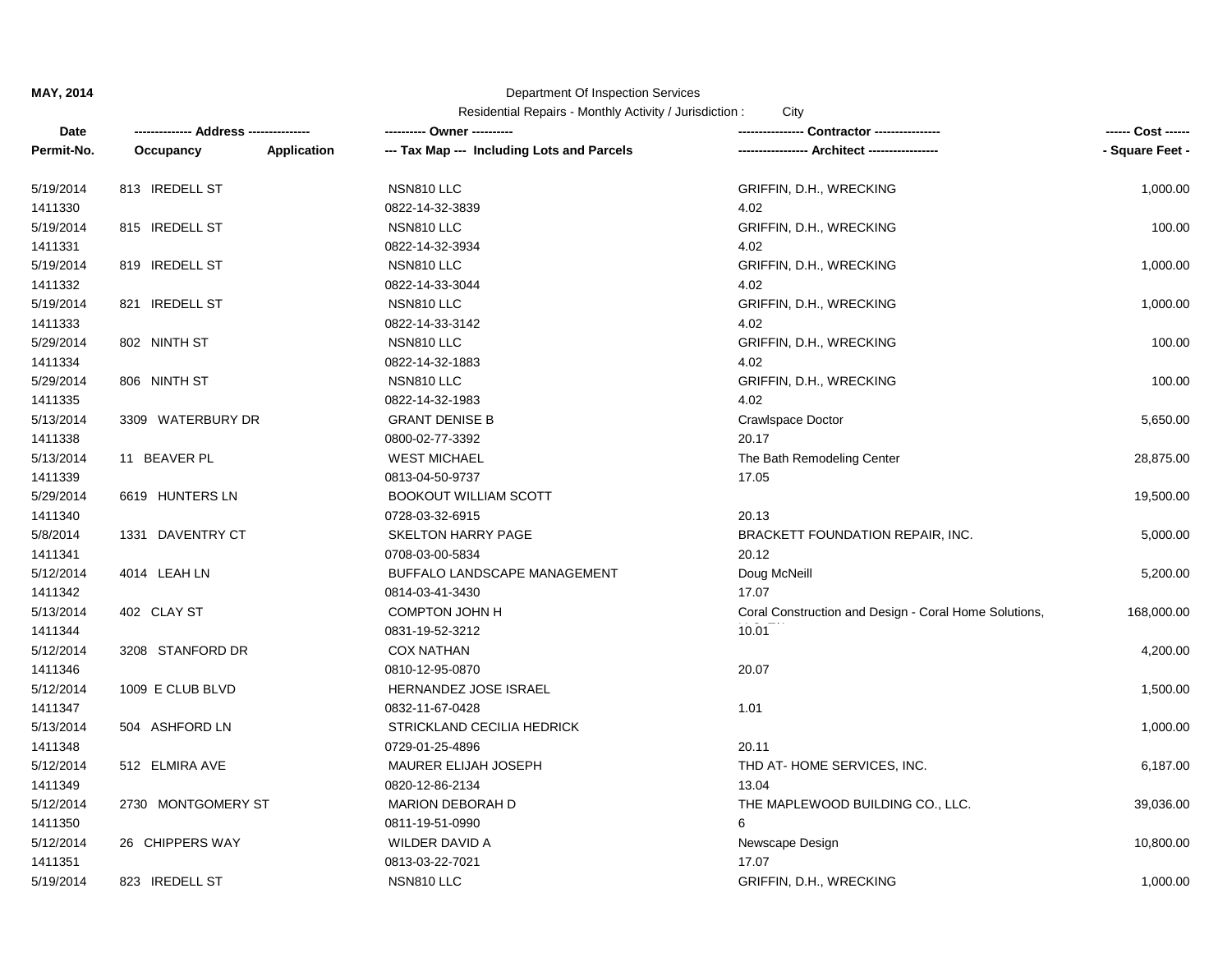| Date       |                       |             | ---------- Owner ----------                |                                              | ------ Cost ------ |
|------------|-----------------------|-------------|--------------------------------------------|----------------------------------------------|--------------------|
| Permit-No. | Occupancy             | Application | --- Tax Map --- Including Lots and Parcels | ---------------- Architect ----------------- | - Square Feet -    |
| 1411353    |                       |             | 0822-14-33-3142                            | 4.02                                         |                    |
| 5/16/2014  | 8410 RENAISSANCE PKWY |             | WESTPOINT 751 HOTEL HOLDINGS               | Peninsula Capital Group, LLC                 | 117,200.00         |
| 1411356    |                       |             | 0718-03-12-4870                            | 20.12                                        |                    |
| 5/12/2014  | 110 HILLSIDE AVE      |             | <b>BRADFORD JAMES M</b>                    | RALPH BULLOCK PROPERTIES, LLC.               | 41,250.00          |
| 1411360    |                       |             | 0821-16-84-4366                            | 12.01                                        |                    |
| 5/14/2014  | 1406 JAMES ST         |             | <b>CURTIS CECIL MARTIN JR</b>              | Longleaf Building & Restoration Inc.         | 7,500.00           |
| 1411361    |                       |             | 0821-13-13-9869                            | 6                                            |                    |
| 5/13/2014  | 208 W GEER ST         |             | PETREE LUKE A                              | John Petree                                  | 1,500.00           |
| 1411365    |                       |             | 0832-17-00-5368                            | $\overline{2}$                               |                    |
| 5/13/2014  | 116 LOBLOLLY DR       |             | JONES SYLVESTER F                          | Structurally Speaking, LLC                   | 22,300.00          |
| 1411369    |                       |             | 0846-01-36-4401                            | 21                                           |                    |
| 5/15/2014  | 2331 GLENDALE AVE     |             | PALMER BOBBI SUE                           | Reardon Renovations iNC.                     | 10,395.00          |
| 1411370    |                       |             | 0832-09-06-0772                            | 1.02                                         |                    |
| 5/15/2014  | 140 VICTORIAN OAKS DR |             | STANDARD PACIFIC OF THE                    | K & M CONSTRUCTION CO.                       | 2,800.00           |
| 1411380    |                       |             | 0729-01-15-4371                            | 20.11                                        |                    |
| 5/15/2014  | 1613 KENT ST          |             | <b>BOWDEN ROSS K</b>                       | Jolley Builders LLC, Steve                   | 6,500.00           |
| 1411381    |                       |             | 0821-18-31-6555                            | $\overline{7}$                               |                    |
| 5/15/2014  | 4908 AMERICAN DR      |             | COX JAMES P                                | THD AT-HOME SERVICES, INC.                   | 6,103.00           |
| 1411384    |                       |             | 0802-02-88-8222                            | 17.06                                        |                    |
| 5/12/2014  | 1410 PENNSYLVANIA AVE |             | <b>MACHTINGER EVELYN</b>                   | Fails, Dwayne N.                             | 11,000.00          |
| 1411386    |                       |             | 0822-10-36-7842                            | 4.01                                         |                    |
| 5/30/2014  | 308 E GEER ST         |             | SNAPTACTICS LLC                            | A 2 Z Contractors                            | 10,700.00          |
| 1411389    |                       |             | 0831-05-29-1985                            | 9                                            |                    |
| 5/16/2014  | 102 HOLLOW OAK DR     |             | WATTA ALLISON                              | RANDOLPH BOILER & MECH                       | 33,046.00          |
| 1411390    |                       |             | 0719-04-71-3336                            | 20.11                                        |                    |
| 5/16/2014  | 4511 MALVERN RD       |             | AMEY SUSAN AUSTIN                          | H. M. CONTRACTING                            | 11,000.00          |
| 1411395    |                       |             | 0719-03-23-1093                            | 20.08                                        |                    |
| 5/15/2014  | 3501 FOUR SEASONS DR  |             | Y & M VISIONS LLC                          | ALLSTAR BUILDERS INC                         | 21,700.00          |
| 1411396    |                       |             | 0820-15-63-0022                            | 20.09                                        |                    |
| 5/22/2014  | 3726 KNOLLWOOD DR     |             | ROBINSON TONI P                            | Toni and Corre Robinson                      | 1,350.00           |
| 1411398    |                       |             | 0803-02-98-5452                            | 17.07                                        |                    |
| 5/20/2014  | 2120 SUNSET AVE       |             | <b>BALTIMORE SCOTT ELLIOTT</b>             | MATTHEW G. DREPS                             | 11,500.00          |
| 1411400    |                       |             | 0822-09-17-6257                            | 4.01                                         |                    |
| 5/20/2014  | 2518 WRIGHTWOOD AVE   |             | SPARGENS THOMAS A JR                       | HOWELL, JOHN E.                              | 28,800.00          |
| 1411406    |                       |             | 0811-16-84-3421                            | 6                                            |                    |
| 5/23/2014  | 3813 FREEMAN RD       |             | <b>ROBERTS BRYANT B</b>                    | Juana Reyes Santos                           | 500.00             |
| 1411416    |                       |             | 0851-01-47-3349                            | 18.04                                        |                    |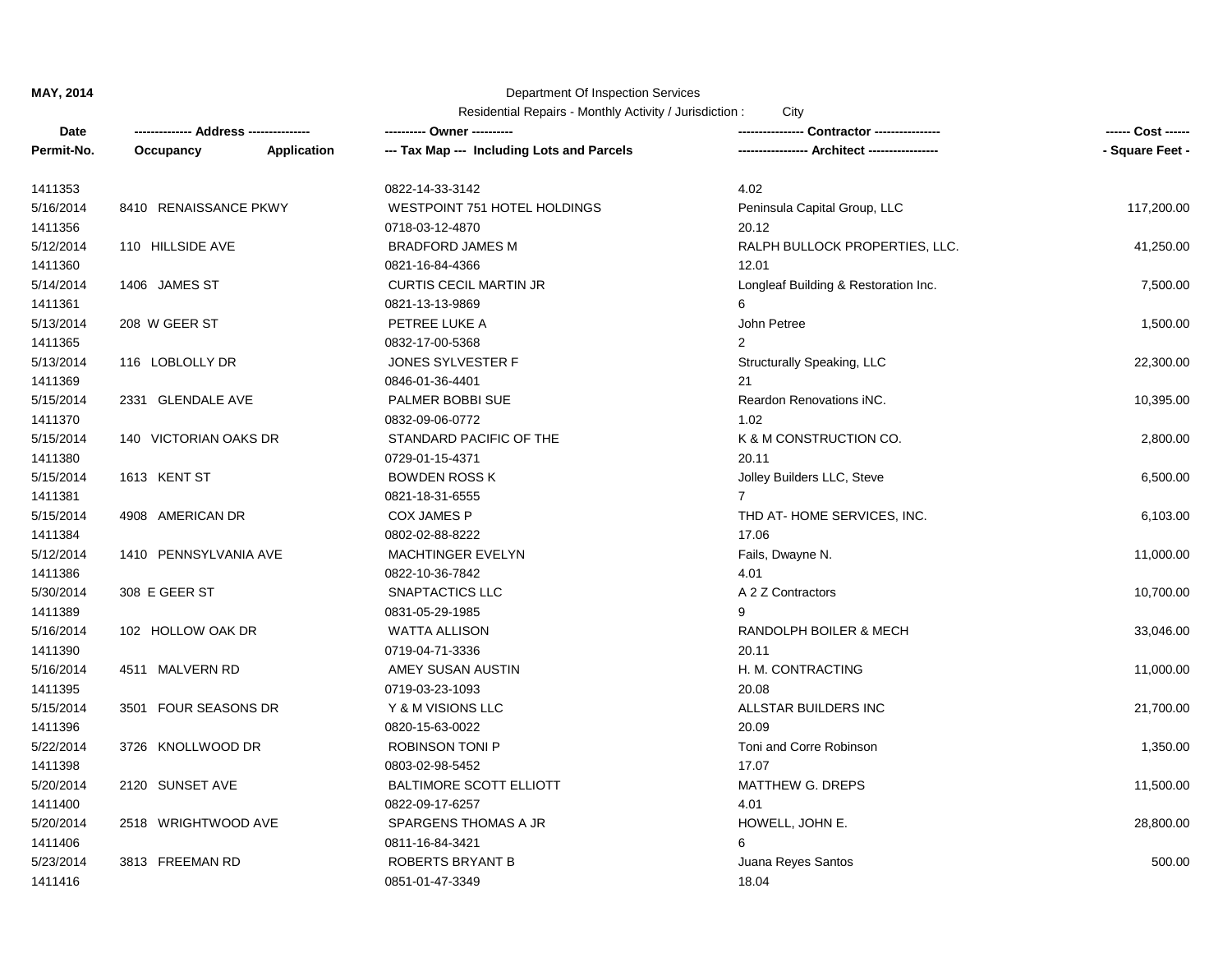| Date       | -------------- Address --------------- |             | ---------- Owner ----------                |                                                      | ------ Cost ------ |
|------------|----------------------------------------|-------------|--------------------------------------------|------------------------------------------------------|--------------------|
| Permit-No. | Occupancy                              | Application | --- Tax Map --- Including Lots and Parcels | ---------------- Architect ----------------          | - Square Feet -    |
| 5/20/2014  | 1834 CHEDWORTH CT                      |             | <b>GORBET BRAD</b>                         | Bull City Custom Builders - Brian McCarthy, LLC, T/A | 8,000.00           |
| 1411418    |                                        |             | 0708-03-01-4663                            | 20.12                                                |                    |
| 5/22/2014  | 3509 ALMAN DR                          |             | LEONARD DANIEL J                           | <b>Exceptional Living Solutions LLC</b>              | 1,000.00           |
| 1411420    |                                        |             | 0801-03-31-3465                            | 20.17                                                |                    |
| 5/21/2014  | 609 RED CEDAR CIR                      |             | ZEBROWSKI BERNARD J JR                     | DECKS BY ALL MEANS                                   | 8,800.00           |
| 1411429    |                                        |             | 0846-01-25-4780                            | 21                                                   |                    |
| 5/21/2014  | 2806 LUTZ LN                           |             | HABITAT FOR HUMANITY OF DURHAM             | HABITAT FOR HUMANITY OF DURHAM INC.                  | 13,500.00          |
| 1411430    |                                        |             | 0841-06-48-9921                            | 18.02                                                |                    |
| 5/21/2014  | 106 SWIFT CREEK XING                   |             | TOLL NC LP                                 | ROBIE CLIFTON                                        | 2,800.00           |
| 1411431    |                                        |             | 0717-02-55-8049                            | 20.12                                                |                    |
| 5/21/2014  | 112 SWIFT CREEK XING                   |             | TOLL NC LP                                 | ROBIE CLIFTON                                        | 2,800.00           |
| 1411432    |                                        |             | 0717-02-65-1068                            | 20.12                                                |                    |
| 5/21/2014  | 14 GREYSTONE CT                        |             | SHIELDS FRANK W IV                         | Sierra Structures, Inc.                              | 5,900.00           |
| 1411433    |                                        |             | 0729-03-12-4014                            | 20.11                                                |                    |
| 5/21/2014  | 4417 SUNNY CT                          |             | <b>MORTON BRIAN J</b>                      | CAROLINA YARDBARNS, LLC                              | 7,017.00           |
| 1411434    |                                        |             | 0803-02-85-3105                            | 17.07                                                |                    |
| 5/21/2014  | 19 INNISFREE DR                        |             | <b>KING KAREN K</b>                        | HUGHES CONTRACTING INC                               | 21,838.00          |
| 1411435    |                                        |             | 0810-17-01-1118                            | 20.16                                                |                    |
| 5/23/2014  | 812 BURCH AVE                          |             | <b>REARICK DANIEL</b>                      | MINERVA DESIGN & RENOVATION, LLC.                    | 60,050.00          |
| 1411438    |                                        |             | 0821-06-48-9378                            | 5                                                    |                    |
| 5/28/2014  | 5811 SHAMROCK RD                       |             | WOODARD JOHN R JR                          |                                                      | 2,783.00           |
| 1411441    |                                        |             | 0727-02-76-3093                            | 20.13                                                |                    |
| 5/22/2014  | 4619 CARLTON CROSSING DR               |             | MCGARRY BARBARA A                          | <b>INDOOR ENVIRONMENTAL SYSTEMS</b>                  | 6,300.00           |
| 1411450    |                                        |             | 0719-02-97-2253                            | 20.11                                                |                    |
| 5/29/2014  | 707 CROSS TIMBERS DR                   |             | <b>WARNER LINDSAY M</b>                    | Jack Kobliska                                        | 7,000.00           |
| 1411451    |                                        |             | 0719-04-80-9958                            | 20.11                                                |                    |
| 5/22/2014  | 18 HARVEY PL                           |             | STOWELL DAVID PORTER                       | TRIPLE AUGHT BUILDERS, LLC                           | 7,500.00           |
| 1411452    |                                        |             | 0810-06-49-3829                            | 20.17                                                |                    |
| 5/22/2014  | 2523 BANNER ST                         |             | <b>WALDRON NATHAN</b>                      |                                                      | 2,330.55           |
| 1411453    |                                        |             | 0832-10-27-8333                            | 1.01                                                 |                    |
| 5/20/2014  | 1413 DOLLAR AVE                        |             | MEDLEY MATTHEW G                           | <b>RAM JACK LLC</b>                                  | 2,342.00           |
| 1411455    |                                        |             | 0822-15-64-6756                            | 3.02                                                 |                    |
| 5/20/2014  | 1110 CLARENDON ST                      |             | P&G CONSTRUCTION COMPANY INC               | P & G CONSTRUCTION CO, INC.                          | 55,500.00          |
| 1411457    |                                        |             | 0822-14-44-3758                            | 3.01                                                 |                    |
| 5/23/2014  | 5108 BROOKSTONE DR                     |             | THOMASON THOMAS MILTON JR                  | KENNETH LEE COMBS                                    | 29,000.00          |
| 1411458    |                                        |             | 0719-04-73-7306                            | 20.11                                                |                    |
| 5/22/2014  | 1603 BIVINS ST                         |             | KINGON GENNA L A                           | Justin Kingon                                        | 2,000.00           |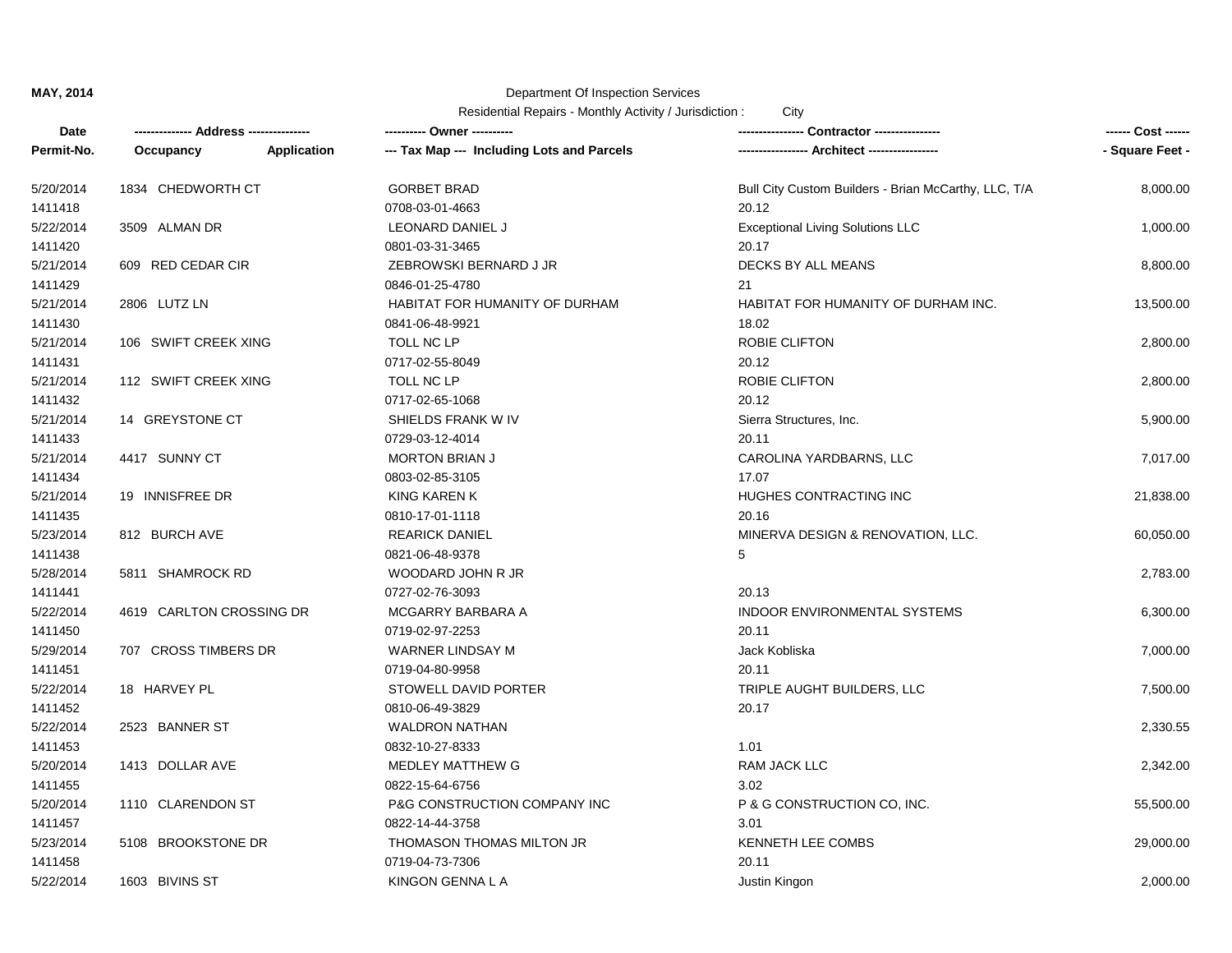| Date       |                     |                    | ---------- Owner ----------                |                                                          | ------ Cost ------ |
|------------|---------------------|--------------------|--------------------------------------------|----------------------------------------------------------|--------------------|
| Permit-No. | Occupancy           | <b>Application</b> | --- Tax Map --- Including Lots and Parcels | -- Architect ----------------                            | - Square Feet -    |
| 1411459    |                     |                    | 0821-14-33-2245                            | 6                                                        |                    |
| 5/23/2014  | 204 HALES WOOD RD   |                    | OZ DEVELOPERS LLC                          | Patio Enclosures, Inc. of Raleigh - Carolina Enclosures, | 9,607.00           |
| 1411468    |                     |                    | 9797-02-99-4494                            | 20.12                                                    |                    |
| 5/23/2014  | 1424 WOODLAND DR    |                    | <b>MOONEY CHARLES A</b>                    | ACANTHUS CONSTRUCTION, LLC                               | 28,000.00          |
| 1411470    |                     |                    | 0822-16-84-3391                            | 3.02                                                     |                    |
| 5/23/2014  | 3008 HOPE VALLEY RD |                    | <b>MATTHEWS HOWARD A</b>                   | Scott Brown                                              | 2,000.00           |
| 1411471    |                     |                    | 0810-12-97-8550                            | 20.15                                                    |                    |
| 5/23/2014  | 3611 HATHAWAY RD    |                    | RASMUSSEN JOHN C                           | ODOM, RUSSELL, BLDR., INC.                               | 16,000.00          |
| 1411472    |                     |                    | 0810-19-70-3156                            | 20.08                                                    |                    |
| 5/23/2014  | 4324 MYERS PARK DR  |                    | <b>SLATER BETTY D</b>                      | BERCON BUILDING COMPANY INCORPORATED                     | 9,875.00           |
| 1411483    |                     |                    | 0803-02-66-7672                            | 17.07                                                    |                    |
| 5/23/2014  | 606 CRESTVIEW DR    |                    | <b>COUSINS COLLETTE</b>                    | Katz Construction, LLC                                   | 21,000.00          |
| 1411484    |                     |                    | 0825-04-91-2037                            | 16.01                                                    |                    |
| 5/28/2014  | 1400 W MAIN ST      |                    | <b>DUKE UNIVERSITY</b>                     | ROMEO GUEST ASSOC. INC                                   | 3,559.00           |
| 1411486    |                     |                    | 0822-07-41-9440                            | 15.03                                                    |                    |
| 5/29/2014  | 511 TANNERS MILL ST |                    | JOHN AVERY BOYS AND GIRLS                  | Lennar Carolinas, LLC                                    | 1,000.00           |
| 1411495    |                     |                    | 0840-02-86-7236                            | 18.05                                                    |                    |
| 5/29/2014  | 722 LIBERTY ST      |                    | <b>CIOFFI VINCENT</b>                      | ANDRE ALLEN                                              | 1,000.00           |
| 1411496    |                     |                    | 0831-10-36-0281                            | 11                                                       |                    |
| 5/21/2014  | 1521 HERMITAGE CT   |                    | <b>CARLSON EDWARD J</b>                    | David Johnson                                            | 500.00             |
| 1411497    |                     |                    | 0821-15-52-1575                            | $\overline{7}$                                           |                    |
| 5/29/2014  | 1306 SOUTH ST       |                    | DEER TRACK LAND CORPORATION                | PENNY, GARY WAYNE                                        | 11,000.00          |
| 1411503    |                     |                    | 0821-19-71-4947                            | 13.01                                                    |                    |
| 5/28/2014  | 5 GRAY BLUFF PL     |                    | 5 GRAY BLUFF PLACE LLC                     | MEYERS, L.E. BUILDERS, INC.                              | 180,400.00         |
| 1411506    |                     |                    | 0813-02-58-8931                            | 17.07                                                    |                    |
| 5/30/2014  | 2213 STREBOR ST     |                    | <b>FUGATE STEPHEN T</b>                    | International Home Developers LLC                        | 17,700.00          |
| 1411509    |                     |                    | 0823-17-20-1169                            | 17.05                                                    |                    |
| 5/28/2014  | 1008 ESTELLE CT     |                    | PEREZ FREDY SOLORZANO                      | VICENTE OLIVER                                           | 600.00             |
| 1411514    |                     |                    | 0842-17-22-3003                            | 18.01                                                    |                    |
| 5/28/2014  | 3 SKIPWITH CT       |                    | MOORMAN ALLAN R                            | CHRISTOPHER HOMES, INC.                                  | 71,223.00          |
| 1411516    |                     |                    | 0709-02-98-0579                            | 20.18                                                    |                    |
| 5/29/2014  | 203 DACIAN AVE      |                    | <b>ALMO KHALID</b>                         |                                                          | 9,000.00           |
| 1411518    |                     |                    | 0832-17-01-6662                            | $\overline{2}$                                           |                    |
| 5/30/2014  | 305 E DELAFIELD AVE |                    | <b>KIRKPATRICK DAVID A</b>                 | Hershberger, Todd Brindley                               | 34,500.00          |
| 1411522    |                     |                    | 0833-18-20-8243                            | 1.01                                                     |                    |
| 5/28/2014  | 3 JARVIS CT         |                    | <b>SECURE INC</b>                          | <b>RAM JACK LLC</b>                                      | 1,200.00           |
| 1411527    |                     |                    | 0851-04-50-2833                            | 18.05                                                    |                    |